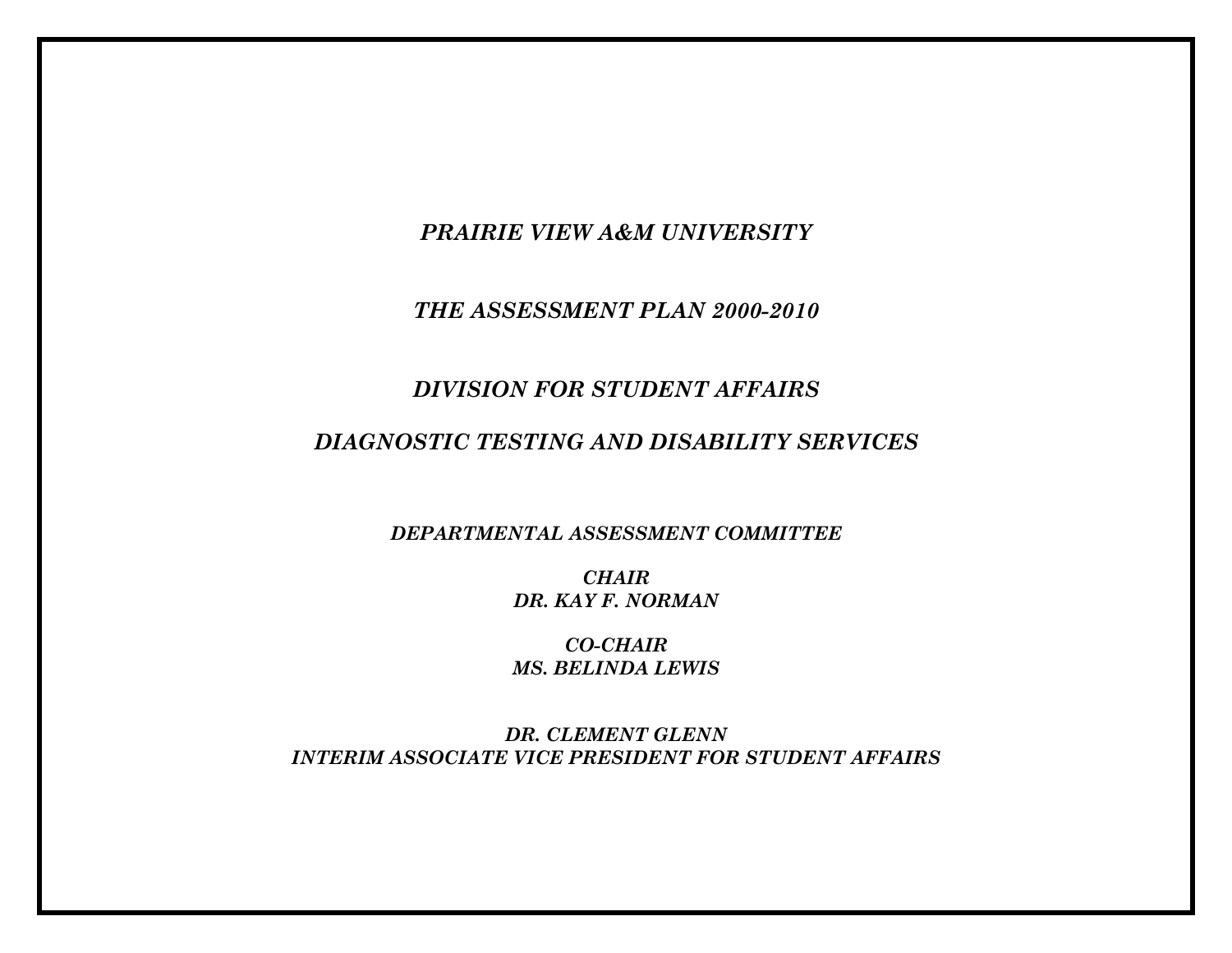#### **1. Our Mission**

Consistent with the mission and core values of the University and the Division of Student Affairs, our mission is to create and sustain a supportive culture that includes policies and practices to assist faculty, staff, and students with substantially limiting disabilities to achieve at their fullest potential.

## **2. Alignment to University's Mission**

Enrolling students and supporting them through completion is the primary purpose of the University. The Office of Diagnostic Testing and Disability Services is charged with the responsibility of validating and preserving records on students with disabilities in order to establish eligibility and provide a mechanism for the larger campus community to provide free and appropriate accommodations. These accommodations are often the difference between student success or failure; student withdrawal or student persistence. Further, the Office of Diagnostic Testing and Disability Services duties include: interpretation of federal ADA guidelines, and the dissemination of information to administrators, faculty and staff current on issues relative to students with disabilities. A more aware faculty and staff translate into a more effective faculty and staff. Students reap the benefits of this staff development in cognitive as well as affective and attitudinal support for their goal of degree completion and graduation. Because of support services such as our office; the proverbial "open door" does not become a revolving door!

## **3. Core Values of the Office of Diagnostic Testing and Disability Services**

#### Access and Quality

Prairie View A&M University will provide equal educational opportunity to increasing numbers of persons from unserved and underserved populations residing primarily among the economically and socially bypassed in the society; further, the University will provide educational programs designed to prepare all graduates to compete successfully in the graduate and professional schools as well as in the labor force.

#### Diversity

Prairie View A&M University will sustain its commitment to recruit, enroll, educate, and graduate students and to employ and advance faculty and staff without regard to age, ethnicity, gender, national origin, socioeconomic background, or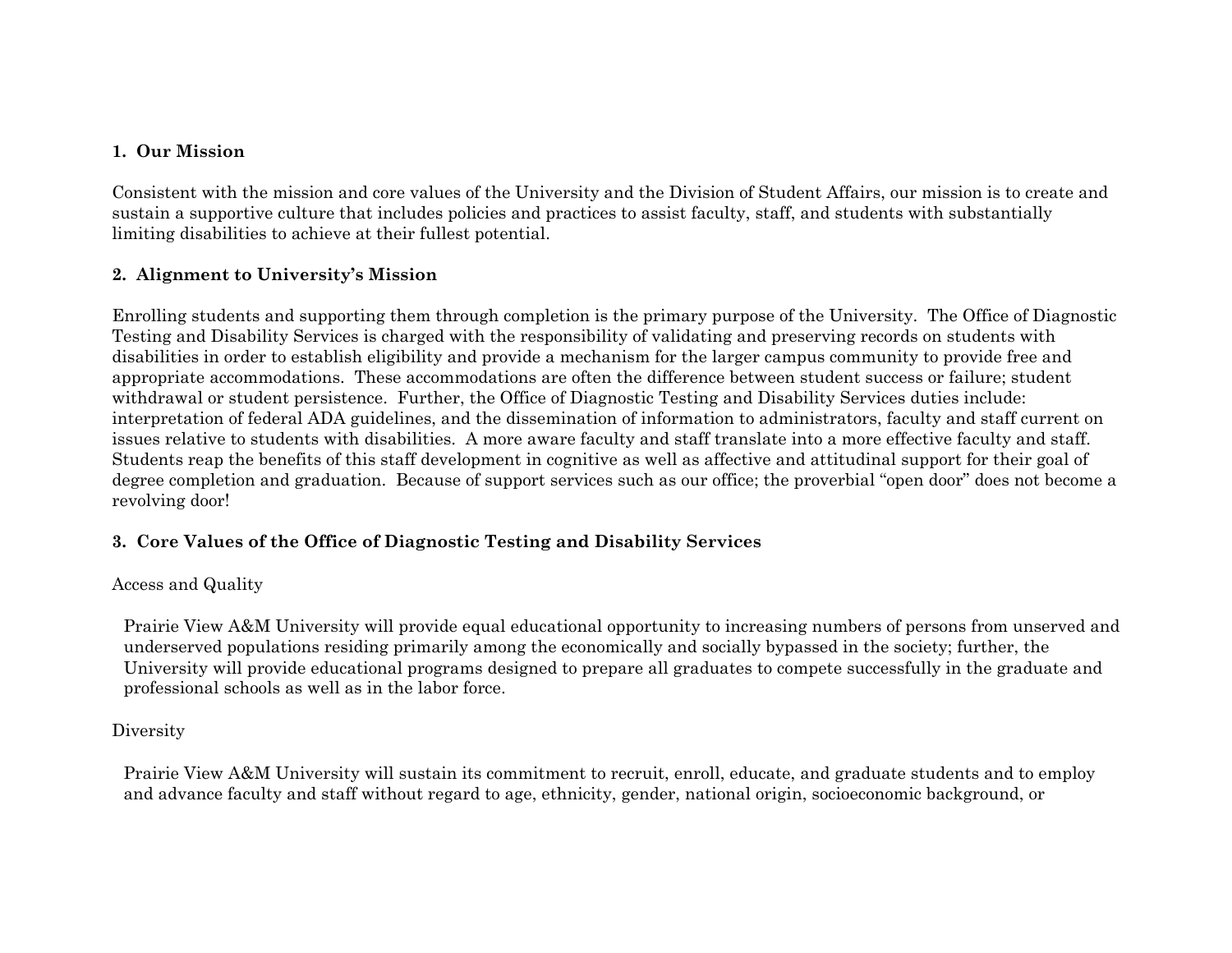educationally unrelated handicap; further, the University will offer challenges to both the academically talented and the under-prepared who arrive in college with ability, but without college-ready achievement.

#### **4. Conceptual Framework for Assessment in ODTDS**

Because form follows function, the ODTDS framework for assessment mirrors the purposes for which the office was created. More specifically to staff qualified personnel to assist persons with disabilities to achieve at their fullest potential by creating and maintaining a supportive culture complete with policies, practices, and services based on the law and the needs of student.

The Conceptual Framework for Assessment begins by asking relevant questions What Do We Do and Why Do We Do What We Do? First, what is our knowledge base as we develop relevant and meaningful programming for student learning and development?

The answer to questions, According to the **Council for the Advancement of Standards in Higher Education (CAS)** is that effective programming in the area of disability services should provide equal access for students with disabilities to all curricular and co-curricular opportunities offered by the university.

Additionally, effective programming should:

- Identify relevant and desirable student learning and development outcomes and provide programs and services that encourage the achievement of those outcomes.
- Provide leadership to the campus community to enhance understanding and support for disabled students ensuring that they receive reasonable and appropriate accommodations, assistive technology and devices, and/or related services.
- ► Provide guidance to the campus community to ensure compliance with legal requirements for access by establishing a clear set of policies and procedures that define the responsibilities of both the institution and the person eligible for accommodations.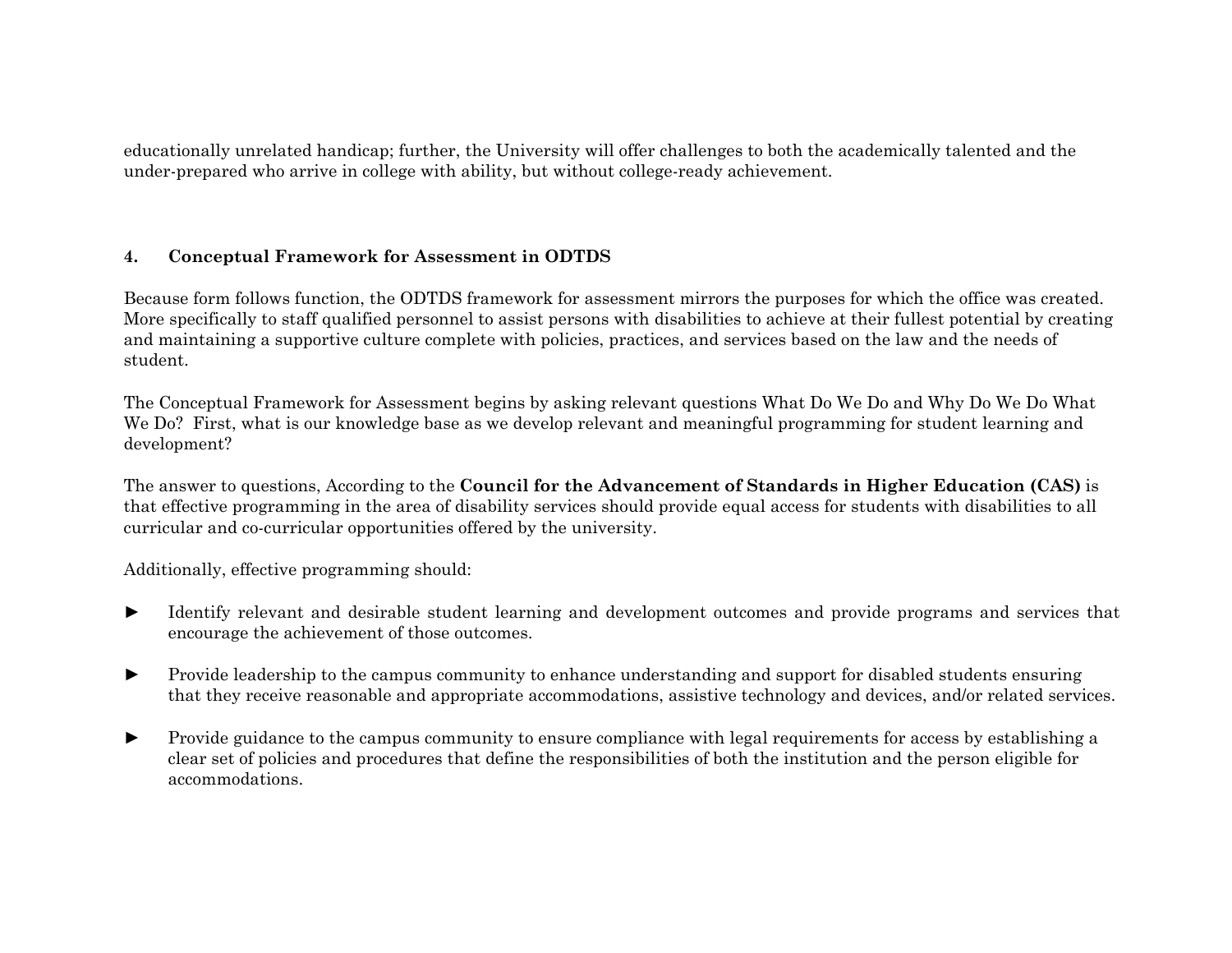Provide guidance and training for university staff and faculty members in the understanding of disability issues.

Secondly, our knowledge base includes the **University Mission and the 2005-2010 Institutional Goals of Prairie View A&M University.** More specifically, we strive to make contributions to the following Institutional Goal:

## **Goal 7. Promote Programs that Contribute to Student Success**

Lastly, the knowledge base includes a plethora of eclectic **best practices and azimuths** identified in *The Integrative Plan* **of** *the Texas A&M University System*. More specifically, the following apply to the completion of our knowledge base:

## **Azimuth 2. Provide Educational Access and Excellence and Nurture Educational Success.**

No conceptual framework for assessment will be complete without relevant and intentional student learning and development outcomes. Moreover, program outcomes will also be assessed. During this process of examination, Office of Diagnostic Testing and Disability Services conceded that in order to examine evidence to determine our effectiveness, we will need to collect both student and program data on the following desirable outcomes:

## **►Student Outcomes** – Learning/Leadership/ Advocacy

## ►**Program Outcomes** – Collaboration/ Effective Communication/ Compliance/Qualified Staff

The assessment framework continues by asking the questions, what qualitative and quantitative assessments will you administer, how often, and most important, how will you utilize the results to bring about improvement?

To facilitate the answer to the final portion of the assessment /improvement "loop", this conceptual framework offers two diagrammatic crosswalks from practice to improvement. The Detailed Assessment Cycle of the Program will identify the assessment measure, target population, administration period, frequency, description of assessment instrument, and outcome being assessed. A corresponding crosswalk of goals, outcomes, success measures, persons responsible, resource allocation and leads to improvement will capture the achievement or impediments to achievement of desired outcomes. From the summarized evidence of the crosswalks, the staff will plan effective programs to promote improvement for individual with disabilities and within the university culture.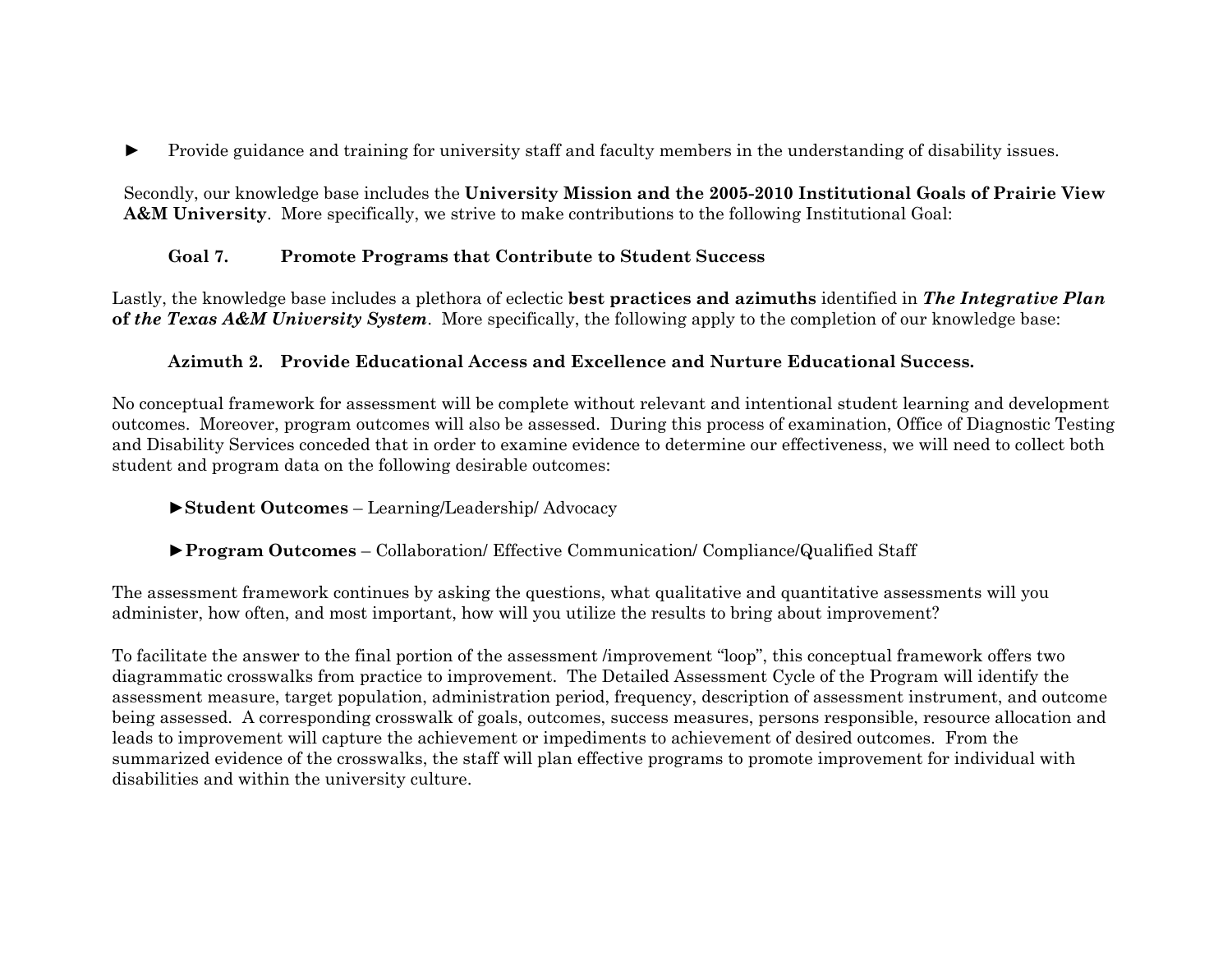| <b>Goal 7. Promote Programs that Contribute to Student Success</b> |                                                                       |                                                                                                                                                                                                                                                                                              |                                                                           |                            |                                                                                                                                                                                                          |  |  |  |  |
|--------------------------------------------------------------------|-----------------------------------------------------------------------|----------------------------------------------------------------------------------------------------------------------------------------------------------------------------------------------------------------------------------------------------------------------------------------------|---------------------------------------------------------------------------|----------------------------|----------------------------------------------------------------------------------------------------------------------------------------------------------------------------------------------------------|--|--|--|--|
| <b>Outcomes</b>                                                    | <b>Objectives/Action Strategies</b>                                   | <b>Success Measure</b>                                                                                                                                                                                                                                                                       | Person (s) Responsible                                                    | <b>Resource Allocation</b> | <b>Leads to Continuous Improvement and</b><br><b>New Performance Measure</b>                                                                                                                             |  |  |  |  |
| Expand the financial<br>capacity of PVAMU                          | Continue to Identify and expand<br>opportunities for external funding | Respond to request for<br>proposals and grant<br>initiatives to enhance<br>for programming for<br>students with<br>disabilities                                                                                                                                                              | Program Director<br>Program Specialist<br>Office of Sponsored<br>Programs | N/A                        | Departmental funds were available for<br>expanded student programming. Funds<br>were utilized to fulfill the grant objective<br>of information and awareness and to<br>improve the climate for diversity |  |  |  |  |
|                                                                    |                                                                       | Performance in AY 06-<br>07 was as follows:<br><b>Disability Training</b><br>Network awarded<br>PVAMU three mini-<br>grants in 2006-2007<br><b>TAMUS Summer</b><br>Institute- awarded<br>PVAMU 2 mini-grants<br>in 2006-07<br>A total of 5 proposals<br>were written and<br>awarded in 06-07 |                                                                           |                            | AY 07-08 continue to explore funding<br>opportunities with OSP assistance.<br>Submit applications as appropriate                                                                                         |  |  |  |  |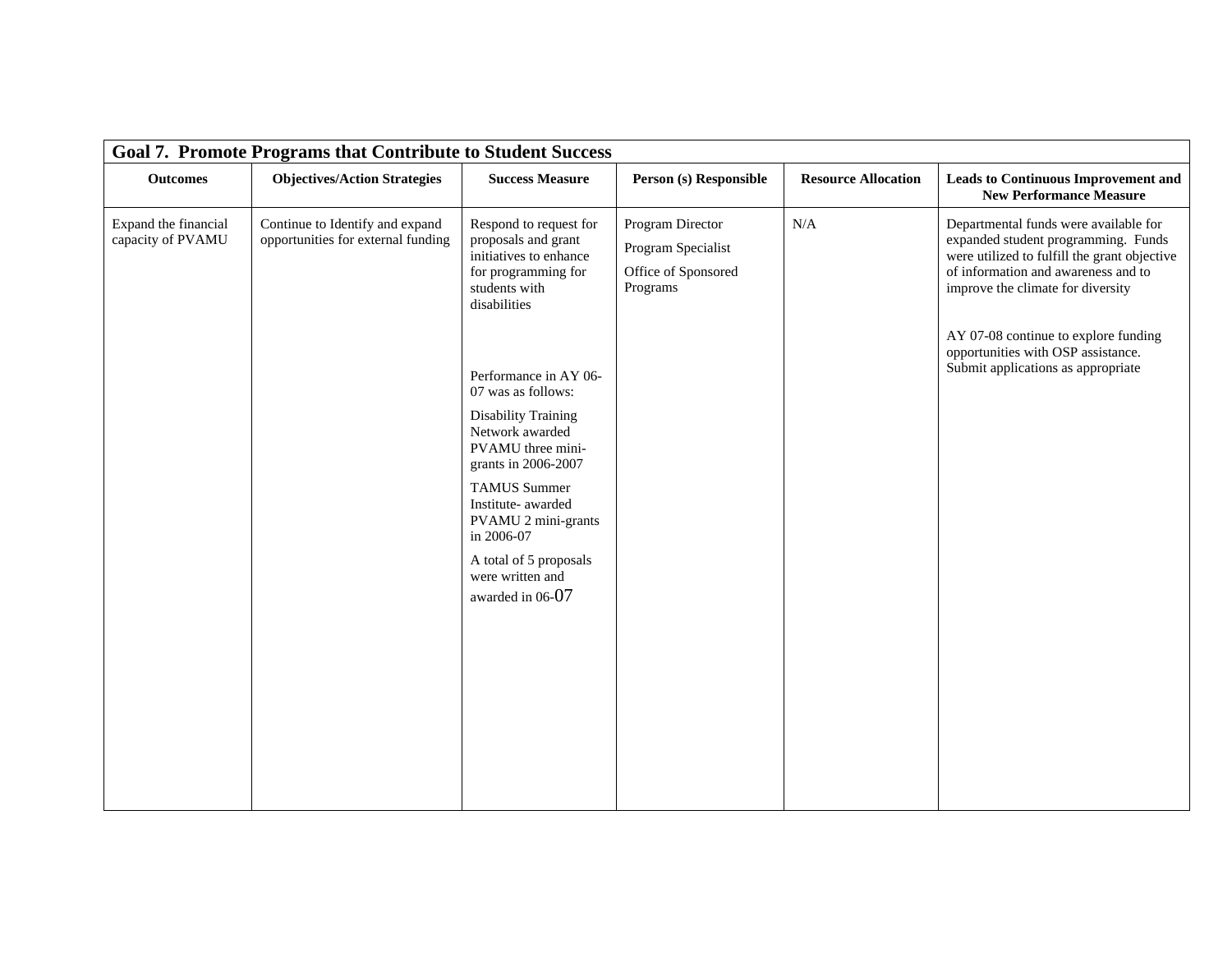| Goal 7. Promote Programs that contribute to Student Success |                                                                                                                |                                                                                                                                                                                                                                                                                            |                              |                            |                                                                                                                                             |  |  |  |  |
|-------------------------------------------------------------|----------------------------------------------------------------------------------------------------------------|--------------------------------------------------------------------------------------------------------------------------------------------------------------------------------------------------------------------------------------------------------------------------------------------|------------------------------|----------------------------|---------------------------------------------------------------------------------------------------------------------------------------------|--|--|--|--|
| <b>Outcomes</b>                                             | <b>Objectives/Action Strategies</b>                                                                            | <b>Success Measure</b>                                                                                                                                                                                                                                                                     | Person (s) Responsible       | <b>Resource Allocation</b> | <b>Leads to Continuous Improvement and</b><br><b>New Performance Measure</b>                                                                |  |  |  |  |
| Improve the quality of<br>support staff                     | Participate in annual meetings of<br>national, System, and local<br>professional associations such as<br>AHEAD | 100% staff participation<br>in at least one annual<br>meeting per year<br>Last year, staff was<br>unable to travel to San<br>Francisco to attend<br>annual meeting due<br>budget shortfalls and<br>intense involvement in<br>preparation for System<br>Symposium hosted by<br><b>PVAMU</b> | PD<br>$\mathbf{P}\mathbf{S}$ | \$3,000                    | Promote the quality and vitality of<br>professional staff<br>Travel to New York to attend the annual<br>meeting of AHEAD will be encouraged |  |  |  |  |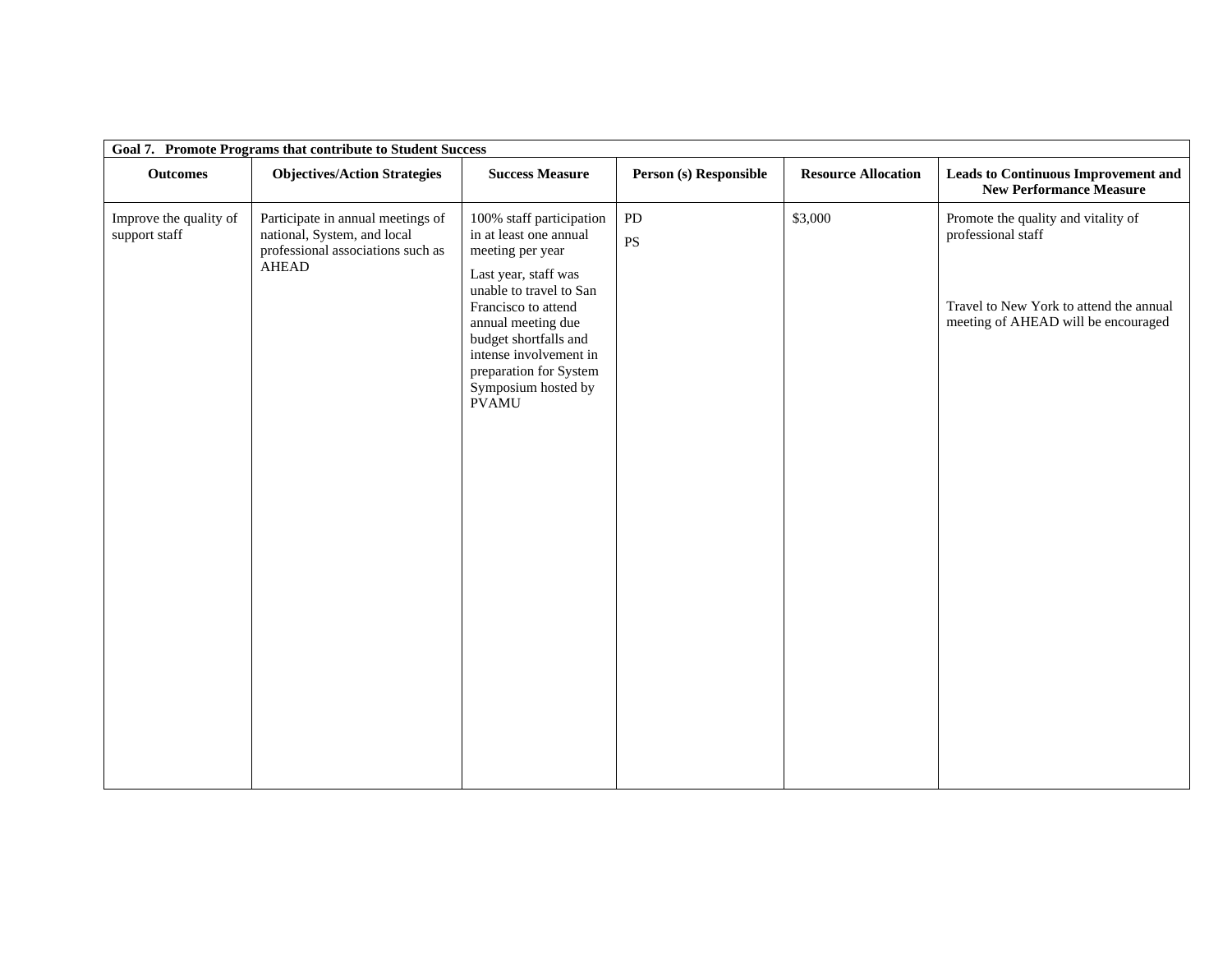| <b>Goal 7. Promote Programs that Contribute to Student Success</b> |                                                                                                                                                 |                                                                                                                                                                                                                                               |                              |                            |                                                                                                                                                                                                                                                                                                   |  |  |  |  |
|--------------------------------------------------------------------|-------------------------------------------------------------------------------------------------------------------------------------------------|-----------------------------------------------------------------------------------------------------------------------------------------------------------------------------------------------------------------------------------------------|------------------------------|----------------------------|---------------------------------------------------------------------------------------------------------------------------------------------------------------------------------------------------------------------------------------------------------------------------------------------------|--|--|--|--|
| <b>Outcomes</b>                                                    | <b>Objectives/Action Strategies</b>                                                                                                             | <b>Success Measure</b>                                                                                                                                                                                                                        | Person (s) Responsible       | <b>Resource Allocation</b> | <b>Leads to Continuous Improvement and</b><br><b>New Performance Measure</b>                                                                                                                                                                                                                      |  |  |  |  |
| Improve the quality of<br><b>Support Staff</b>                     | Collaborate with the Texas<br>A&M System Universities and<br>Agencies through participation<br>in the annual TAMUS Student<br>Affairs Symposium | 2007 Satisfaction Survey<br>yielded 100% approval<br>rating with the TAMUS<br><b>Student Affairs</b><br>Symposium sponsored by<br><b>PVAMU</b><br>(75.2% rated the<br>Symposium as excellent;<br>24.8 rated the overall<br>Symposium as good) | PD<br>$\mathbf{P}\mathbf{S}$ | \$500                      | Maintained efforts to gain and share best<br>practices and innovative research on<br>programming in Student Affairs<br>Strengthened linkages among like<br>departments across the A&M System<br>2007-08 goal is to maintain 100% staff<br>participation at the TAMUS Student<br>Affairs Symposium |  |  |  |  |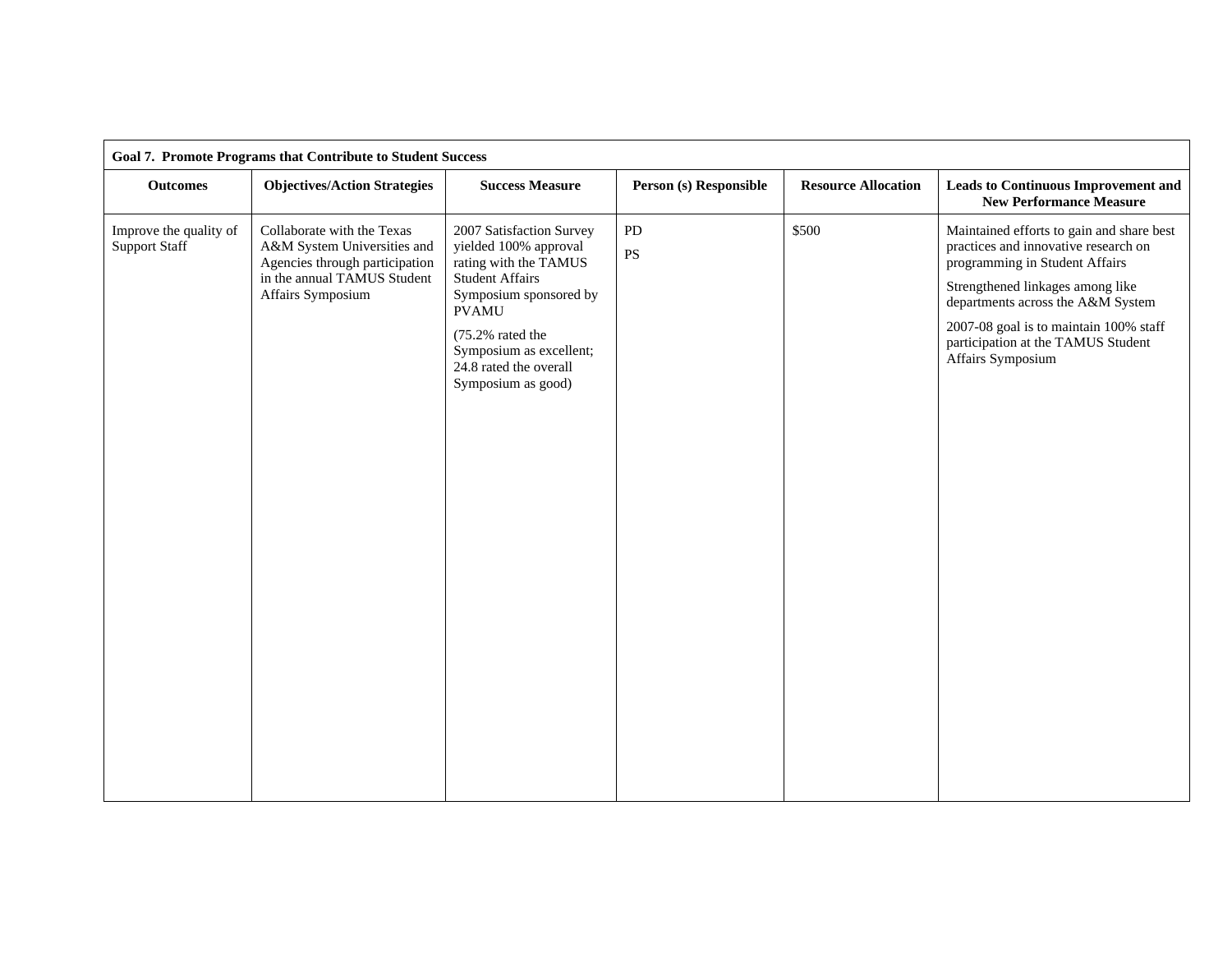| <b>Goal 7. Promote Programs that Contribute to Student Success</b>                                            |                                                                                                                                                         |                                                                                                                                                                                                                                                                                                                |                                                                          |                            |                                                                                                                                                                                                                                                                                                                                                                                                                                                                                                                                                                                                                                                                                               |  |  |  |  |
|---------------------------------------------------------------------------------------------------------------|---------------------------------------------------------------------------------------------------------------------------------------------------------|----------------------------------------------------------------------------------------------------------------------------------------------------------------------------------------------------------------------------------------------------------------------------------------------------------------|--------------------------------------------------------------------------|----------------------------|-----------------------------------------------------------------------------------------------------------------------------------------------------------------------------------------------------------------------------------------------------------------------------------------------------------------------------------------------------------------------------------------------------------------------------------------------------------------------------------------------------------------------------------------------------------------------------------------------------------------------------------------------------------------------------------------------|--|--|--|--|
| <b>Outcomes</b>                                                                                               | <b>Objectives/Action Strategies</b>                                                                                                                     | <b>Success Measure</b>                                                                                                                                                                                                                                                                                         | Person (s) Responsible                                                   | <b>Resource Allocation</b> | <b>Leads to Continuous Improvement and</b><br><b>New Performance Measure</b>                                                                                                                                                                                                                                                                                                                                                                                                                                                                                                                                                                                                                  |  |  |  |  |
| Engage students in<br>rigorous educational<br>programs and provide<br>an environment<br>conductive to success | 2) Support services<br>for<br>faculty who teach students<br>with disabilities<br>Enhance student advocacy<br>skills and lifelong learning<br>strategies | Conducted electronic<br>faculty survey in AY06-07<br>62% of faculty data<br>suggested need for faculty<br>advising guide and<br>Handbook.<br>New Handbook and<br><b>Faculty Advising Guide</b><br>completed in March, 2006<br>Grievance Policy revised<br>and posted on University<br>homepage in Spring, 2007 | PD<br><b>PS</b><br>PD, AVPSS Human<br>Resources<br>PD<br>PS<br>Webmaster | N/A<br>\$2,200<br>N/A      | August 2007 Student Handbook and<br>Faculty Advising Guide disseminated to<br>students and faculty<br>AY 07-08, Set-up email address for<br>anonymous "Ask The Director"<br>questions, comments, suggestions<br>Email box will assist persons to ask and<br>access ADA information in a confidential<br>format with the option of only leaving<br>identifying information if they want a<br>personal response.<br>On-line access to printed information.<br>Provides information and outreach to<br>students matriculating at satellite<br>campuses<br>In September of AY07-08, copies of the<br>Student Handbook will be hand-carried<br>or mailed to the Directors of satellite<br>campuses |  |  |  |  |
|                                                                                                               |                                                                                                                                                         |                                                                                                                                                                                                                                                                                                                |                                                                          |                            |                                                                                                                                                                                                                                                                                                                                                                                                                                                                                                                                                                                                                                                                                               |  |  |  |  |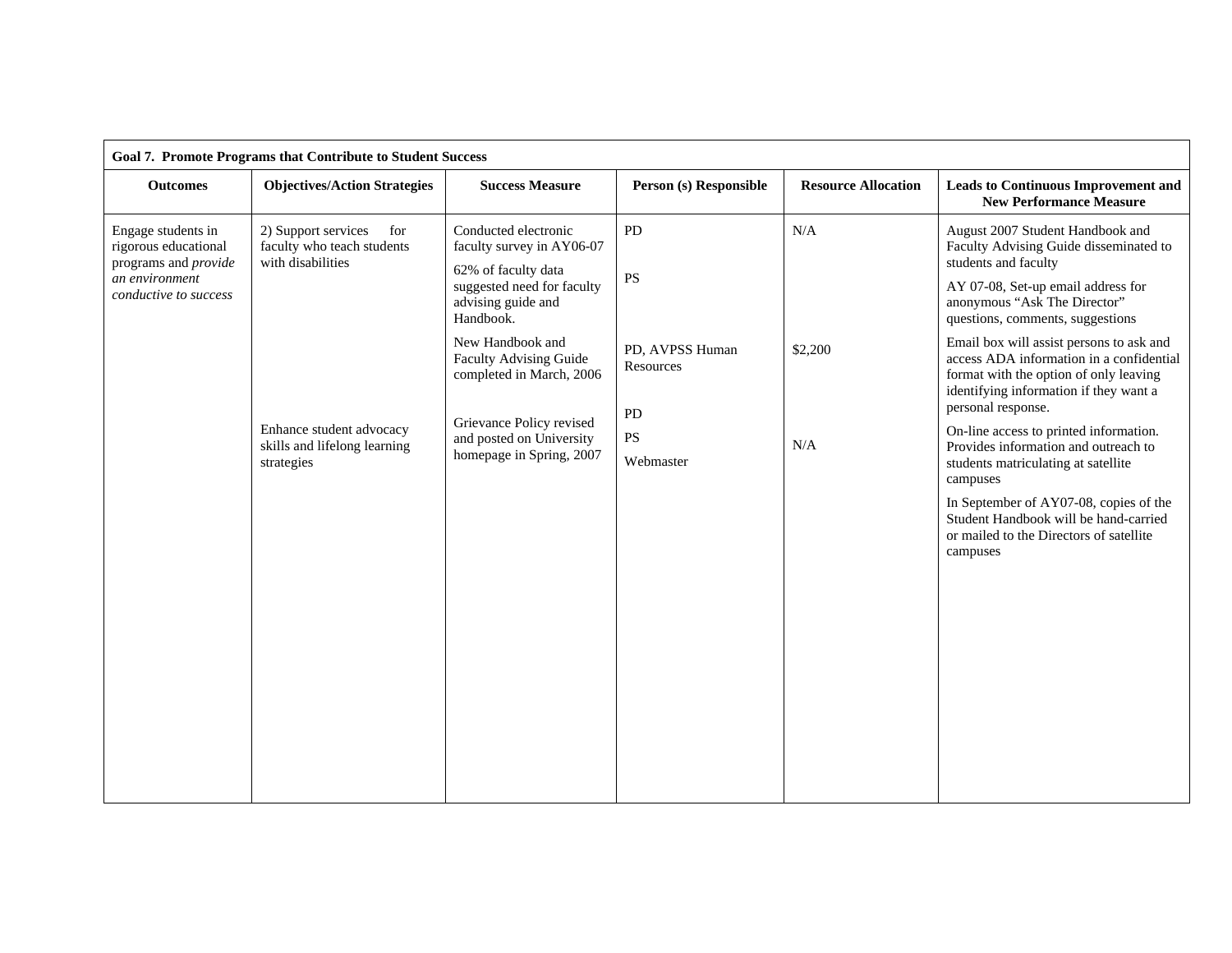| <b>Goal 7. Promote Programs that Contribute to Student Success</b>                                            |                                                                                                                                 |                                                                                                                                                                           |                        |                            |                                                                                                                                                                  |  |  |  |  |
|---------------------------------------------------------------------------------------------------------------|---------------------------------------------------------------------------------------------------------------------------------|---------------------------------------------------------------------------------------------------------------------------------------------------------------------------|------------------------|----------------------------|------------------------------------------------------------------------------------------------------------------------------------------------------------------|--|--|--|--|
| <b>Outcomes</b>                                                                                               | <b>Objectives/Action Strategies</b>                                                                                             | <b>Success Measure</b>                                                                                                                                                    | Person (s) Responsible | <b>Resource Allocation</b> | <b>Leads to Continuous Improvement to</b><br>and New Performance Measure                                                                                         |  |  |  |  |
| Engage students in<br>rigorous educational<br>programs and provide<br>an environment<br>conductive to success | Collaborate with programs<br>within the division of Student<br>Affairs to promote and support<br>Division activities and events | Tables and booths at<br>events including: Red<br>Ribbon Week, Freshman<br>College Fair, Panther Land<br>Day, Black History Month,<br>Career Fair, Culture Series,<br>etc. | PD<br><b>PS</b>        | N/A                        | Enhanced communication and<br>collaboration among units emphasizing a<br>common mission and goal to enhance<br>student awareness, development and<br>success.    |  |  |  |  |
|                                                                                                               |                                                                                                                                 | The office disseminated<br>over 600 flyers, brochures<br>and give-always in AY<br>2006-07                                                                                 | PD<br><b>PS</b>        | \$900                      | In AY 07-08, increase participation in<br>information and awareness events. Plan<br>booth for PVAMU homecoming tail-gate<br>and Houston Livestock Show and Rodeo |  |  |  |  |
|                                                                                                               |                                                                                                                                 |                                                                                                                                                                           |                        |                            |                                                                                                                                                                  |  |  |  |  |
|                                                                                                               |                                                                                                                                 |                                                                                                                                                                           |                        |                            |                                                                                                                                                                  |  |  |  |  |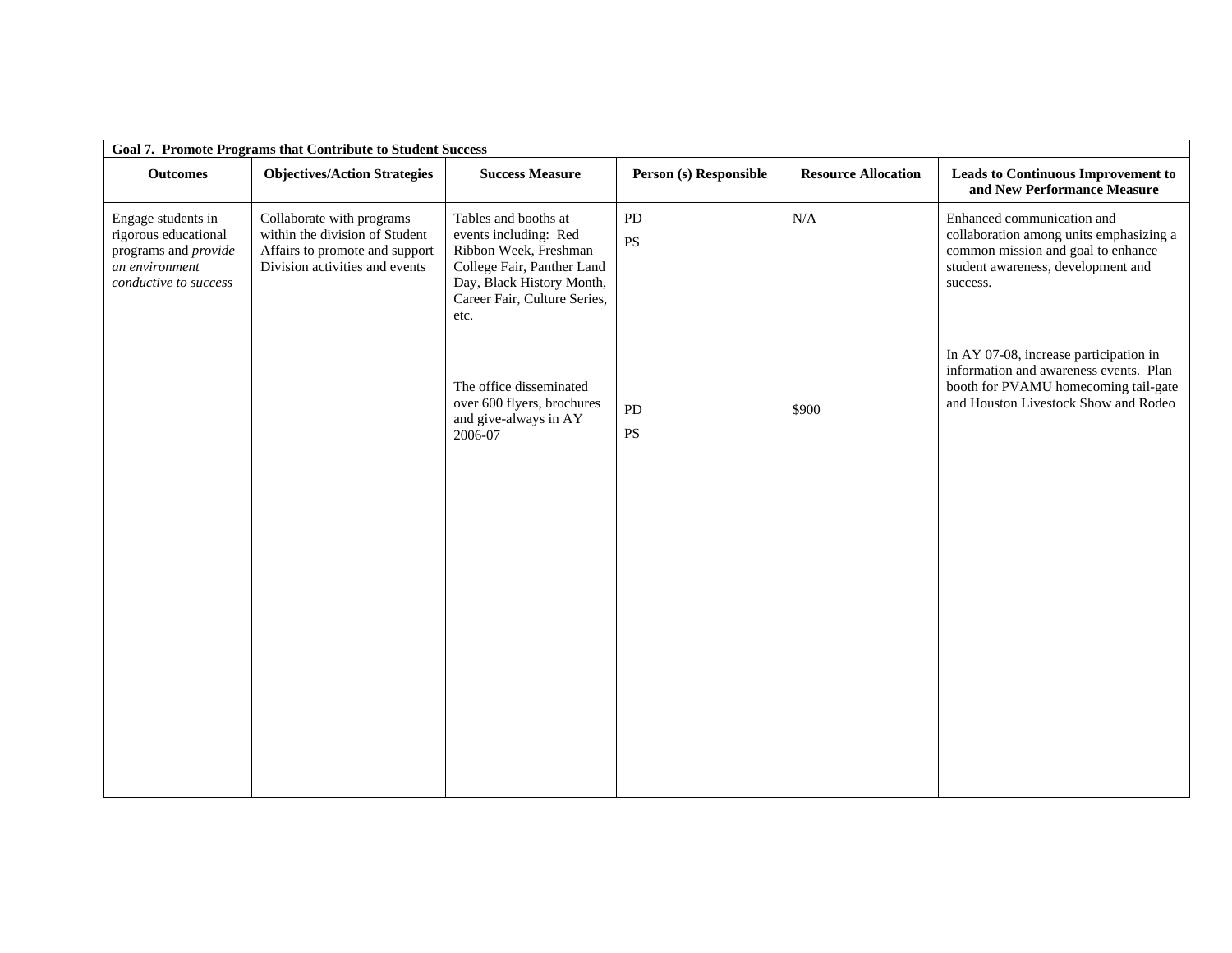| <b>Goal 7. Promote Programs that Contribute to Student Success</b> |                                                                                                                                                                                |                                                                                                                                                                                                                                                                                                                                                                                         |                        |                            |                                                                                                                                                                                                                                                                                                                                                                                                                                                                                                                                                                 |  |  |  |  |
|--------------------------------------------------------------------|--------------------------------------------------------------------------------------------------------------------------------------------------------------------------------|-----------------------------------------------------------------------------------------------------------------------------------------------------------------------------------------------------------------------------------------------------------------------------------------------------------------------------------------------------------------------------------------|------------------------|----------------------------|-----------------------------------------------------------------------------------------------------------------------------------------------------------------------------------------------------------------------------------------------------------------------------------------------------------------------------------------------------------------------------------------------------------------------------------------------------------------------------------------------------------------------------------------------------------------|--|--|--|--|
| <b>Outcomes</b>                                                    | <b>Objectives/Action Strategies</b>                                                                                                                                            | <b>Success Measure</b>                                                                                                                                                                                                                                                                                                                                                                  |                        | <b>Resource Allocation</b> | <b>Leads to Continuous Improvement to</b><br>and New Performance Measure                                                                                                                                                                                                                                                                                                                                                                                                                                                                                        |  |  |  |  |
| Improve the climate<br>for Diversity                               | Perform educational<br>diagnosticians assessments of<br>the full individual evaluation<br>data submitted by students<br>with a disability<br>Serve on University<br>Committees | In AY 06-07, based on the<br>educational diagnostician's<br>assessment of student<br>evaluation data, 175<br>faculty notification letters<br>and 19 staff letters were<br>written for students to<br>present to faculty as<br>confidential notification of<br>a disability and<br>recommended<br>accommodations<br>Create awareness and<br>consideration of the<br>disabled in planning | <b>PD</b><br><b>PS</b> | N/A                        | Compliance with University's legal<br>responsibility<br>Enhanced the classroom environment for<br>student success. Student retention is<br>positively, yet indirectly impacted.<br>In AY 07-08, office will provide notices<br>for 100% of eligible undergraduate and<br>graduate students with a disability<br>Improved access and opportunities for<br>student affairs in general and students<br>with disabilities in particular by offering<br>a perspective of inclusion and tolerance<br>in the formation of campus policies,<br>activities and programs. |  |  |  |  |
|                                                                    | Perform outreach services                                                                                                                                                      | activities<br>In 2006-07, combined the<br>PD and PS served on at<br>least 4 different university-<br>wide committees.<br>In AY06-07, one student<br>with a disability was asked<br>to participate in the<br>opening exercises of a<br>university-wide event.<br>In AY 06-07, the office<br>responded to 5 requests for<br>participation in evening<br>college night programs.           | PD<br><b>PS</b>        | N/A<br>\$1,000             | In AY07-08, at least 3 students with a<br>disability will participate in the opening<br>exercises of a university-wide event.<br>Improved access and opportunities for<br>students with disabilities and contributes<br>to student recruitment<br>In AY07-08 participate in 100% college<br>night requests. Target Hempstead,<br>Waller, Cypress-Fairbanks, Aldine and<br><b>Houston ISD</b>                                                                                                                                                                    |  |  |  |  |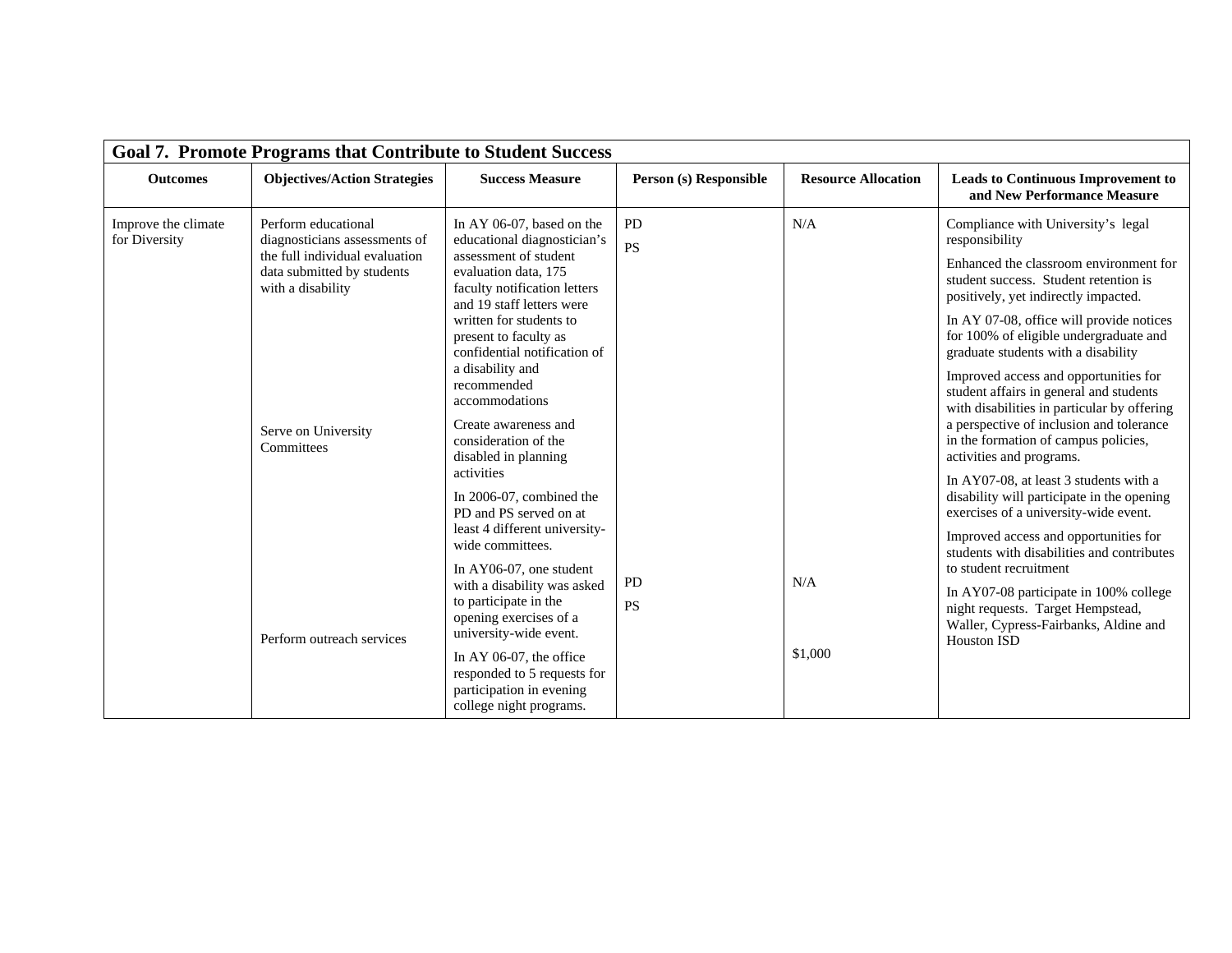# **Unit: \_Diagnostic Testing and Disability Services**

# **Assessment Cycles by Unit**

| Name of<br><b>Measure</b>                              | <b>Report</b><br><b>Completed</b> | <b>Targeted</b><br><b>Population</b>            | <b>Type of Measure</b>                                                                                        |                           | <b>Administrations</b><br><b>Period</b> |                | Frequency     | Description/<br><b>Purpose</b> | <b>Where</b><br>Assessed/                                                   | Outcome/<br>What                                                                                                        |                                            |                                                                                                                                                                       |
|--------------------------------------------------------|-----------------------------------|-------------------------------------------------|---------------------------------------------------------------------------------------------------------------|---------------------------|-----------------------------------------|----------------|---------------|--------------------------------|-----------------------------------------------------------------------------|-------------------------------------------------------------------------------------------------------------------------|--------------------------------------------|-----------------------------------------------------------------------------------------------------------------------------------------------------------------------|
|                                                        | <b>Yes or No</b>                  |                                                 | ${\bf Standardized} \label{thm:1} \begin{minipage}{0.9\linewidth} \hspace*{-0.8cm} {\bf Test} \end{minipage}$ | National<br><b>Survey</b> | <b>Local Survey</b>                     | Other: Specify | Past          | <b>Future</b>                  |                                                                             |                                                                                                                         | Location/<br>Format                        | Assessed?                                                                                                                                                             |
| Example:<br><b>Student Survey</b>                      | Yes                               | Undergraduate<br>Candidates                     |                                                                                                               |                           | X                                       |                | 2004          | $2005 -$<br>2010               | Yearly                                                                      | Student Self-Report of<br>Core Curriculum                                                                               | By Program<br>$(Web - By 2007)$            | Perception/<br>Satisfaction/<br>Quality of Student<br>Learning                                                                                                        |
| Example:<br>Academic<br>Profile                        | Yes                               | Freshmen<br>$\&$<br>Juniors                     | X                                                                                                             |                           |                                         |                | 1999,<br>2004 | 2005                           | Yearly                                                                      | Measures of critical<br>thinking, reading and<br>mathematics                                                            | <b>TBD</b>                                 | <b>Student Learning</b>                                                                                                                                               |
| Student<br>Survey of<br>Disability<br>Services         | Yes                               | <b>Student Body</b>                             |                                                                                                               |                           | X                                       |                | 2006,<br>2007 | 2010                           | Survey point-<br>of-contact<br>after daily<br>interactions<br>with students | To evaluate<br>effectiveness of<br>program services and<br>customer service<br>offered to students with<br>disabilities | Disability<br>Service Office<br>Evans Hall | To evaluate<br>effectiveness of<br>office in offering<br>assistance to<br>disabled students<br>in the<br>achievement of<br>their educational<br>and personal<br>goals |
| <b>Faculty Survey</b><br>Disability<br><b>Services</b> | Yes                               | Faculty on<br>main and<br>satellite<br>campuses |                                                                                                               |                           | X                                       |                | 2006          | 2010                           | Yearly                                                                      | To access faculty/staff<br>development needs in<br>the area of disability<br>services                                   | Electronic                                 | To promote<br>educational<br>programs/<br>in-services and<br>newsletter which<br>enhances faculty<br>knowledge and<br>promotes<br>students success                    |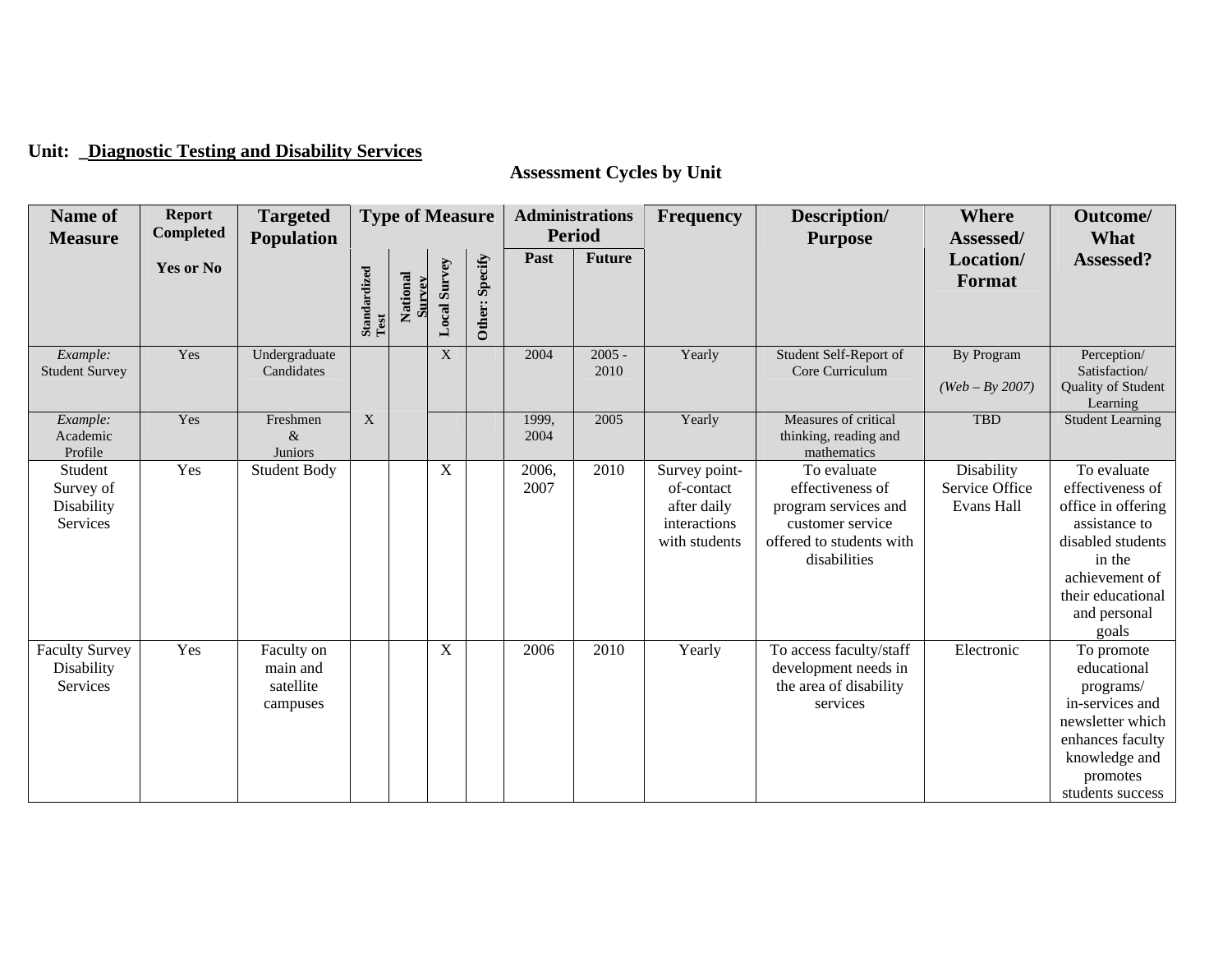#### **Feedback/Assessment AY 2005-2006**

Using data from our unit's assessments (faculty electronic survey and student satisfaction survey, interviews, etc.) conducted during the 2005-2006 academic year, the following assessment guideposts emerge in response to the two institutional assessments questions being asked and answered across Prairie View.

**1. What does your assessment data tell you about student learning and/or service delivery?** The 2005-06 Student Satisfaction survey yielded little usable data. Almost all students responded to the stimulus questions with glowing comments. The survey, which utilized a Likert Scale format was skewed and therefore scored by students at the "excellent" category on almost all questions. Also, the survey had no focus question to channel open-ended student feedback on the program or delivery of services. Additionally, we did not keep attendance/participation logs.

The newly on-line Faculty Satisfaction Survey pointed us to plan and implement faculty development activities on the federal laws and best practices which govern the fields of testing and disability services.

**2. How will assessment data be used to improve student learning and/or service delivery?** The residual data, while glowing would have us to believe that there was no room for improvement. We know that is untrue. Therefore, we were compelled to revamp the survey. See Appendix. In AY 2006-07, the student survey will ask students to focus their observations on perceived program strengths and weaknesses.

Secondly, our most widely-utilized function is to generate faculty notices or letters of accommodations. This was not assessed the old survey. The revised instrument now includes assessment questions on this critical function.

Next, the second largest function of the office is inter-agency collaborations. Again, there was no assessment item to gage the effectiveness of our staff in communicating with outside agencies as we secure student vouchers which is sometimes the determining factor in their ability to meet their financial obligations and be able to stay in school. That index is now included on the revised assessment instrument. As a result of the revisions to the student satisfaction survey, we should have more useable data. Participation logs have been started and will be maintained.

Lastly, the new on-line Faculty Survey will be utilized in the planning faculty development activities. The results clearly show a need in the area of development and a need to provide information on specific disabilities